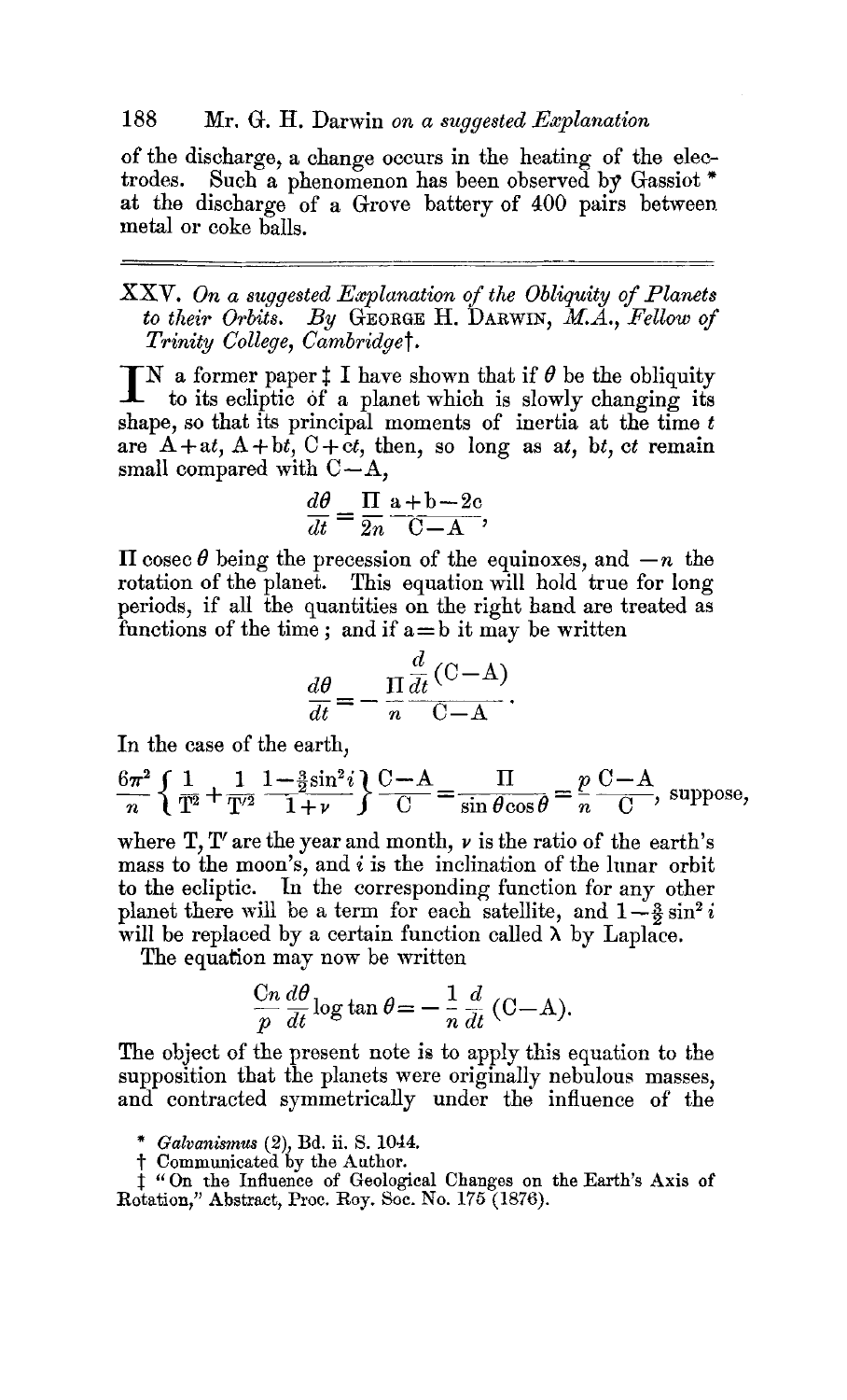mutual gravitation of their parts. This application involves a large assumption, viz. that the precession of a nebulous mass is nearly the same as though it were rigid. In defence thereof I can only quote Sir W. Thomson, who says, "Now, although the full problem of precession and nutation, and what is now necessarily included in it--tides, in a continuous revolving liquid spheroid, whether homogeneous or heterogeneous, has not yet been coherently workea out, I think I see far enough towards a complete solution to say that precession and nutations will be practically the same in it as in a solid globe, and that the tides will be practically the same as those of the equilibrium theory"\*.

I therefore once for all make this assumption.

The coefficient  $p$  depends solely on the orbit of the planet and of its satellites, and during the contraction of the mass will have been constant, or very nearly so. To determine the other quantities involved, we have the three following  $principle: -$ 

(1) The conservation of angular momentum.

(2) The constancy of mass of the planet.

(3) That the form of the planet is one of equilibrium.

(1) is expressed by the equation  $C_n=H$ , a constant; and, if  $\rho$ , *a* be the mean radius and density of the planet at any time, (2) by  $\frac{4}{3}\pi\rho a^3 = M$ , the mass. Then, if the law of internal density during contraction be that of Laplace, viz.  $\frac{q \cos \alpha}{r}$ , if  $k$  be the ratio of the surface-density to the mean density,  $e$  the ellipticity of the surface, and  $m$  the ratio of the centrifugal force at the distance  $a$  to mean pure gravity, the third principle gives t

$$
\frac{5m}{2e} = \frac{(qa)^2}{3k(qa-1)} - 3k.
$$

Also

$$
C = \frac{2}{3} \left\{ 1 + \frac{6}{(qa)^2} (k-1) \right\} M a^2,
$$
  
\n
$$
C - A = \frac{2}{3} \left( e - \frac{m}{2} \right) M a^2,
$$
  
\n
$$
m = \frac{3n^2}{4\pi\mu\rho}.
$$

\* Address to Section A. of the British Association at Glasgow, 'Na-

ture,' September 14, 1876, p. 429.<br>† Compare Thomson and Tait's ' Natural Philosophy,' § 824 (14), § 827  $(20).$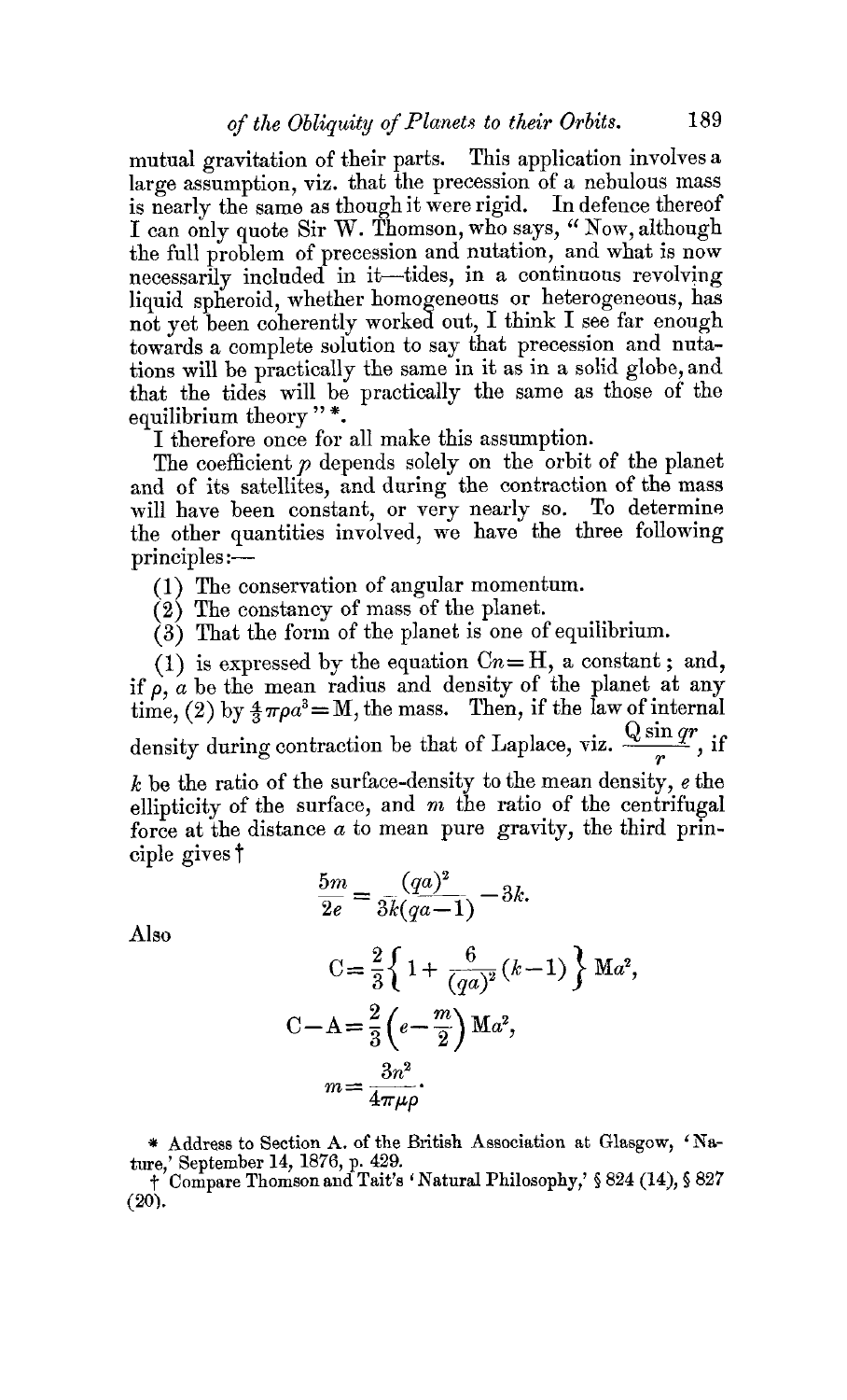190 Mr. G. H. Darwin *on a suggested Explanation* 

Hence  $(1)$ ,  $(2)$ , and  $(3)$  lead to the following equations:-

$$
\frac{2}{3}\left\{1+\frac{6}{(qa)^2}(k-1)\right\}\,\mathrm{M}a^2n=\mathrm{H},\quad.\quad.\quad.\quad.\quad(4)
$$

$$
\rho a^3 = \frac{3M}{4\pi}, \qquad (5)
$$

$$
\frac{n^2}{4\pi\mu\rho} \left\{ \frac{5}{\frac{(qa)^2}{3k(qa-1)} - 3k} - 1 \right\} \text{M}a^2 = \text{C} - \text{A.} \quad (6)
$$

If during contraction  $qa$  remains constant, and if the coefficient of Ma<sup>2</sup>n in (4) be called  $\gamma$ , and that of  $\frac{M a^2 n^2}{4}$  in (6) be called  $\beta$ , then it will be found that

$$
\frac{1}{n}\frac{d}{dt}\left(\mathbf{C}-\mathbf{A}\right)=-\frac{\mathbf{H}\boldsymbol{\beta}}{\gamma}\frac{1}{12\pi\mu\rho^2}\frac{d\rho}{dt}.
$$

Hence, remembering that  $C_n = H$ ,

$$
\frac{d}{d\rho}\log\tan\theta = \frac{p\beta}{12\pi\mu\gamma\rho^2}.
$$

Integrate, and let D, I be the present values of  $\rho$  and  $\theta$ ; then

$$
\log \frac{\tan \theta}{\tan I} = \frac{p\beta}{12\pi\mu D\gamma} \left(1 - \frac{D}{\rho}\right).
$$

If we assume that *qa* has always the same value as it now has in the case of the earth\*,

$$
\gamma = 3344
$$
,  $\beta = 9507$ , and  $\frac{\beta}{\gamma} = 2.8433$ .

If during contraction the planet were always homogeneous, the factor  $\frac{\beta}{\gamma}$  would be replaced by  $\frac{15}{4}$ , or 3.75.

Let K stand for  $2.8433$ , or  $3.75$ , as the case may be; let  $Q = \frac{1}{T^2} + \sum_{T \mid T \geq (1+r)} \lambda$ ; let P be the periodic time of a pen-

<sup>\*</sup> In determining the precessional constants of Jupiter and Saturn, Laplace assumed that their law of internal density was the same as that of the earth. The assumption is, I believe, unjustifiable ; but it will give sufficiently good results for the present purpose. The limiting value of  $\frac{\beta}{\gamma}$ , when the surface-density is infinitely small, and if the Laplacian law ~ti11 holds good, is 1'99. See 'Monthly Notices of the Royal Astrono-mical Society,' December 1876.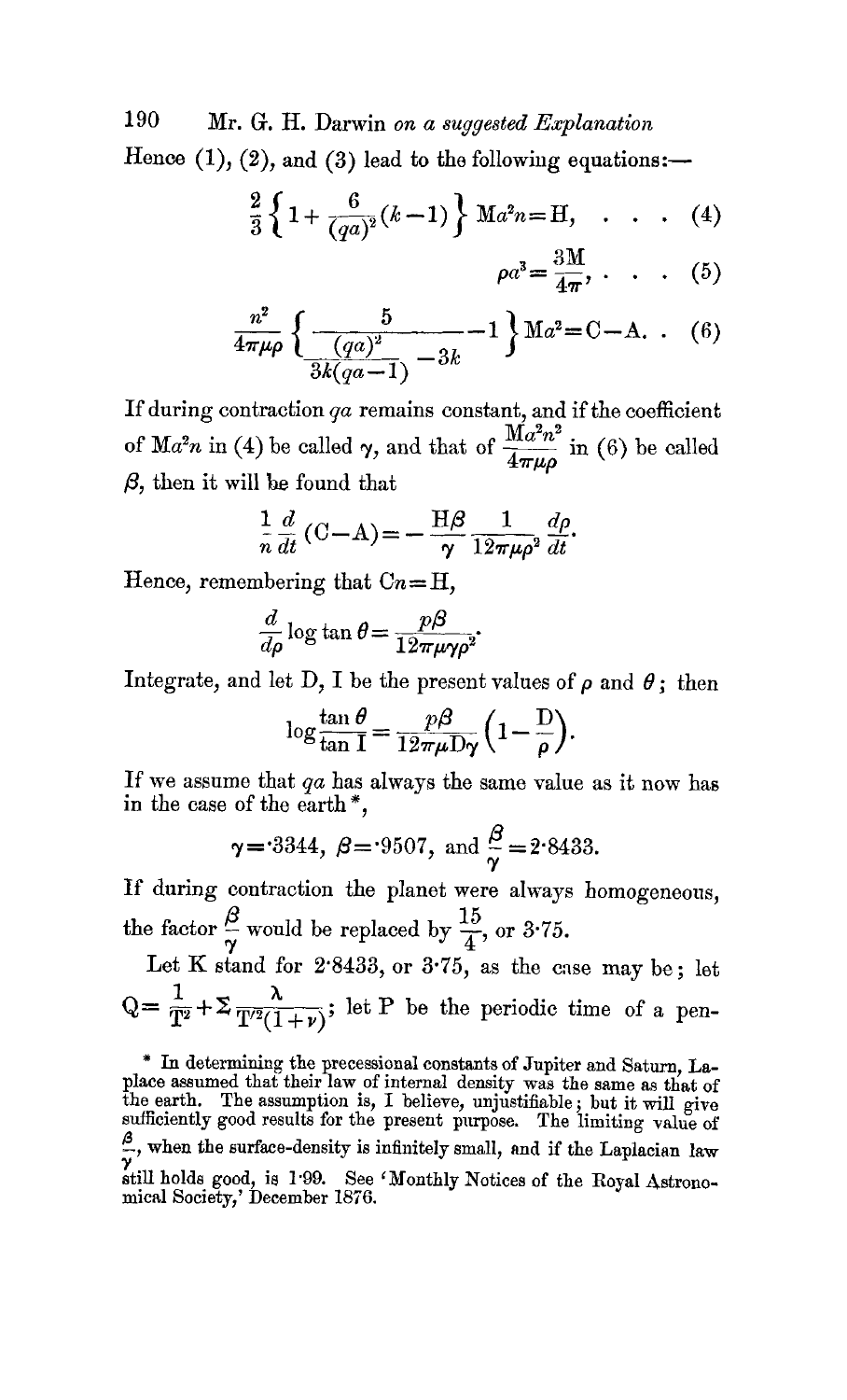dulum of length equal to the present mean radius of the planet, swinging under mean pure gravity. Then

$$
\frac{p}{2\pi\mu\mathcal{D}} = \frac{\mathcal{P}^2\mathcal{Q}}{6},
$$

and the equation becomes

$$
\log \frac{\tan \theta}{\tan 1} = \frac{\mathrm{KP}^2 \mathrm{Q}}{6} \left( 1 - \frac{\mathrm{D}}{\rho} \right).
$$

This equation shows that as  $\rho$  diminishes  $\theta$  diminishes, and when  $\rho$  is infinitely small  $\theta$  is zero. That is to say, if a nebulous mass is rotating about an axis nearly perpendicular to the plane of its orbit, its equator tends to become oblique to its orbit as it contracts.

In the case of the earth,  $P^2Q = \frac{8.5577}{10^8}$ ; and taking the present obliquity of the ecliptic as  $23^{\circ}$   $28'$ , the equation may be written

$$
Log_{10} \tan \theta = 9.63761 - \frac{1.7612}{10^8} \cdot \frac{D}{\rho}
$$

On the hypothesis of homogeneity, 1"7612 must be replaced by  $2.3229$ .

The extreme smallness of the coefficient of  $\frac{1}{2}$  shows that the P earth must have had nearly the same obliquity even when its matter was rare enough to extend to the moon. But if it can be supposed that the moon parted from the earth without any abrupt change in the obliquity of the planet to the ecliptic, then from that epoch backwards the function Q would have had only one term, viz.  $\frac{1}{T^2}$ , and P<sup>2</sup>Q would be  $\frac{2.5750}{10^8}$ . The coefficient of  $\tilde{=}$  in the above equation would be reduced to P  $\frac{5.30}{200}$ , or  $\frac{7.00}{100}$ , according to whichever value of K is taken. This being granted, it follows that when the diameter of the earth was 1000 times as large as at present, the obliquity to the ecliptic was only a few minutes.

This somewhat wild speculation can hardly be said to receive much support from the cases of the other planets ; but it is not thereby decisively condemned. In all the planets up to and inclusive of Jupiter, the expression  $Q$  will have to be reduced to its first term  $\frac{1}{T^2}$ , because the satellites are rather near their